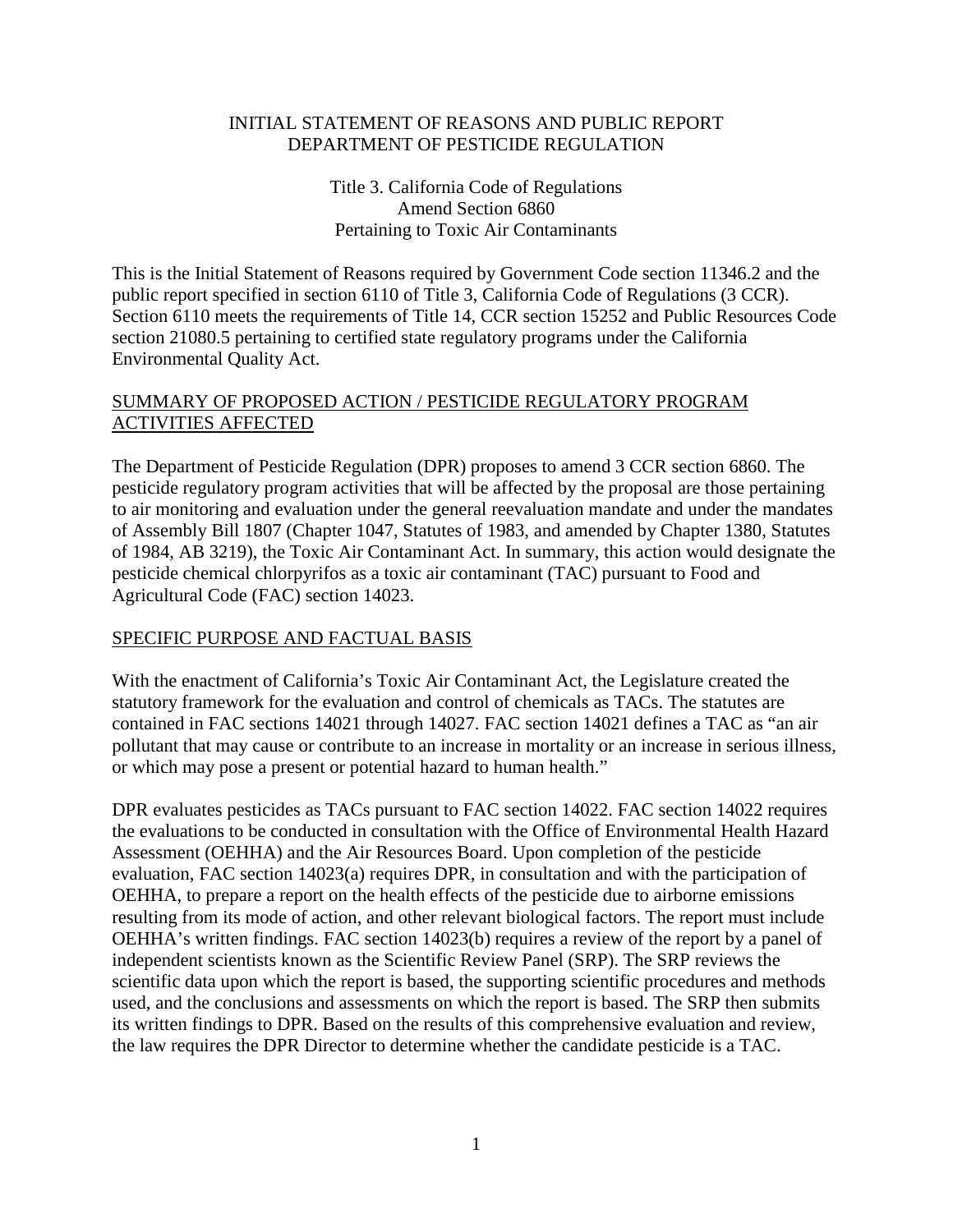3 CCR section 6864 provides the criteria the Director must use for identifying a pesticide as a TAC. If the candidate pesticide is determined to be a TAC, FAC section 14023(d) requires the Director to list that pesticide as a TAC in regulation.

Chlorpyrifos is a chlorinated organophosphate insecticide, acaricide, and miticide used to control foliar and soil-borne insects, ticks, and mites in a variety of agricultural crops. Chlorpyrifos products come in several different formulations including dry flowable, granular, liquid emulsifiable, and microencapsulate. Chlorpyrifos can be applied via aerial spraying (helicopter or fixed-wing), chemigation, ground-boom or air-blast sprayers, tractor-drawn spreaders, or hand-held equipment. Exposure to chlorpyrifos can occur during application from drift and/or volatilization from treated crops. A pesticide TAC can be determined based on its concentration in the air, either measured or modeled, that would exceed the reference concentration (RfC) divided by ten.

DPR has conducted an evaluation and risk assessment of chlorpyrifos. It is contained in the report, *Final Toxic Air Contaminant Evaluation of Chlorpyrifos*, July 2018. This report is listed in the "Documents Relied Upon" section of this initial statement of reasons and is available from DPR. The report identified two potential critical health effects: one based on acetylcholinesterase inhibition and one based on developmental neurotoxicity. Chlorpyrifos meets the criteria of TAC designation specified by 3 CCR section 6864(a).

The SRP has reviewed the chlorpyrifos reports (*Draft Evaluation of Chlorpyrifos as a Toxic Air Contaminant*, December 2017, and *Final Toxic Air Contaminant Evaluation of Chlorpyrifos*, July 2018) and submitted its written findings to DPR on August 15, 2018. In its findings, the SRP concluded that the SRP has reviewed the report prepared by DPR and reviewed by OEHHA, the scientific procedures and methods used to support the data, and the conclusions and assessments on which the report is based, as required by state law. The SRP found that chlorpyrifos should be classified as a TAC.

Based on the results of the evaluation of chlorpyrifos and the criteria listed in section 6864 for identifying pesticides as TACs, the Director has declared chlorpyrifos to be a TAC (Notice of Proposed Decision Concerning the Director's Declaration of Chlorpyrifos as a Toxic Air Contaminant, August 24, 2018).

The proposed regulatory action adds chlorpyrifos to section 6860(a).

#### CONSULTATION WITH OTHER AGENCIES

DPR consulted with OEHHA as required by FAC section 14023.

DPR has consulted with the California Department of Food and Agriculture during the development of the text of proposed regulations as specified in FAC section 11454, and the August 20, 2013, Memorandum of Understanding which was developed as provided in section 11454.2.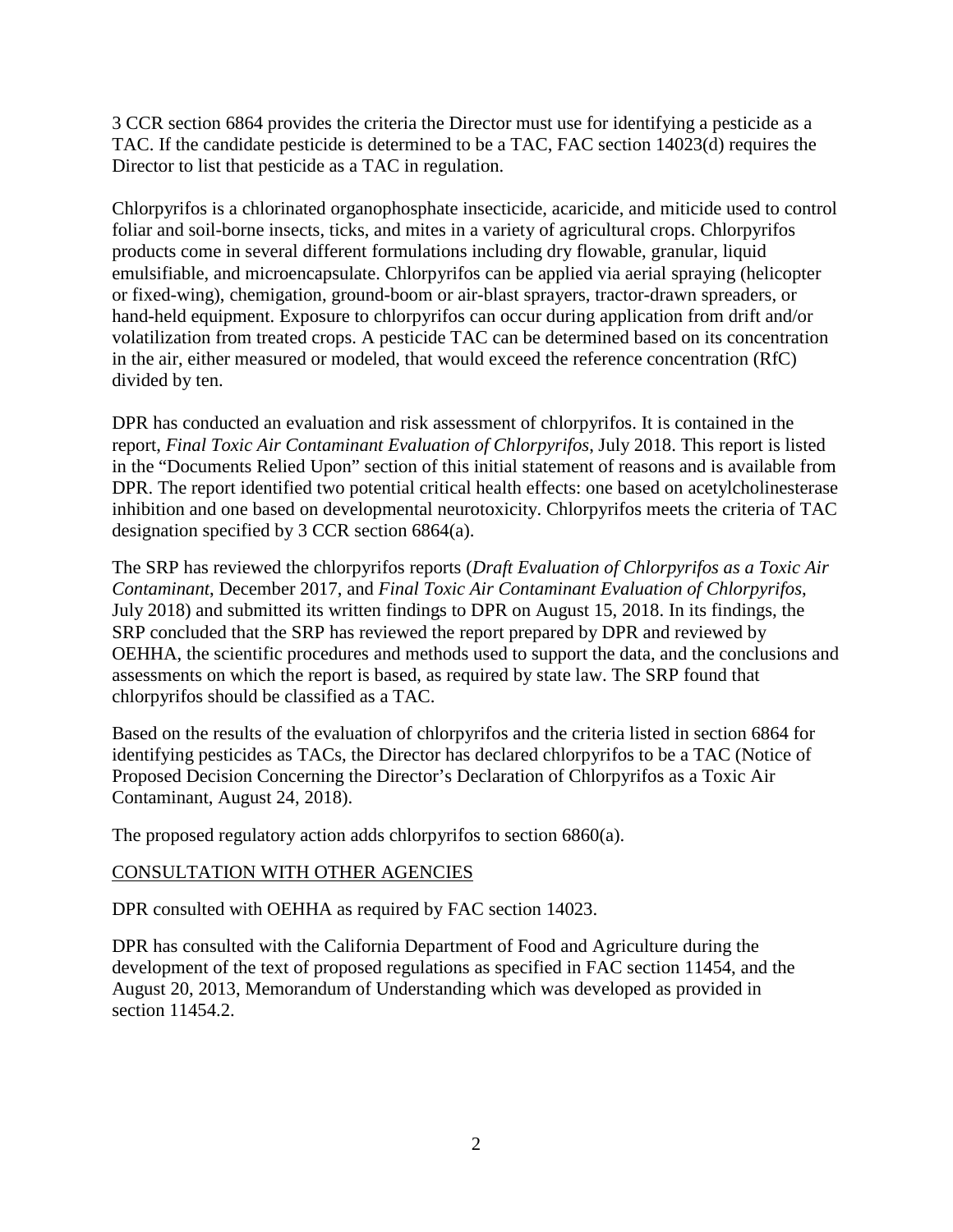## ALTERNATIVES TO THE PROPOSED REGULATORY ACTION [(GOVERNMENT CODE SECTION 11346.2 (b)(4)]

DPR has not identified any feasible alternatives to the proposed regulatory action that would lessen any possible adverse economic impacts, including any impacts on small businesses, and invites the submission of suggested alternatives.

#### ECONOMIC IMPACT ON BUSINESSES [GOVERNMENT CODE SECTION  $11346.2(b)(5)(A)$ ]

The proposed regulations will not have a significant adverse economic impact upon businesses. The document relied upon to make this determination is listed in the "Documents Relied Upon" section of this initial statement of reasons and is available from DPR.

#### ECONOMIC IMPACT ASSESSMENT PURSUANT TO GOVERNMENT CODE SECTION 11346.3(b)

The proposed action would not create or eliminate jobs in California; result in the creation of new businesses or the elimination of existing businesses within the State of California; or result in an expansion of businesses currently doing business with the State of California as this action merely adds chlorpyrifos to the TAC list in section 6860(a) and does not further regulate use of the chemical by businesses.

The benefits of listing chlorpyrifos as a TAC would require DPR to further evaluate the need for additional protections to California residents pursuant to FAC section 14023.

## IDENTIFICATION OF ANY SIGNIFICANT ADVERSE ENVIRONMENTAL EFFECT THAT CAN REASONABLY BE EXPECTED TO OCCUR FROM IMPLEMENTING THE PROPOSAL

The proposal would designate the pesticide chemical chlorpyrifos as a TAC in section 6860(a). Under the TAC statute, the Director must designate a pesticide as a TAC prior to entering the process of determining the need for, and appropriate degree of, control measures. DPR's review of the proposed action showed that no significant adverse environmental effect to California's air, soil, water, plants, fish, or wildlife can reasonably be expected to occur from implementing this proposal. Therefore, no alternatives or mitigation measures are proposed to lessen any significant adverse effects on the environment.

#### EFFORTS TO AVOID UNNECESSARY DUPLICATION WITH FEDERAL REGULATIONS

The proposed regulatory action does not duplicate or conflict with the Code of Federal Regulations.